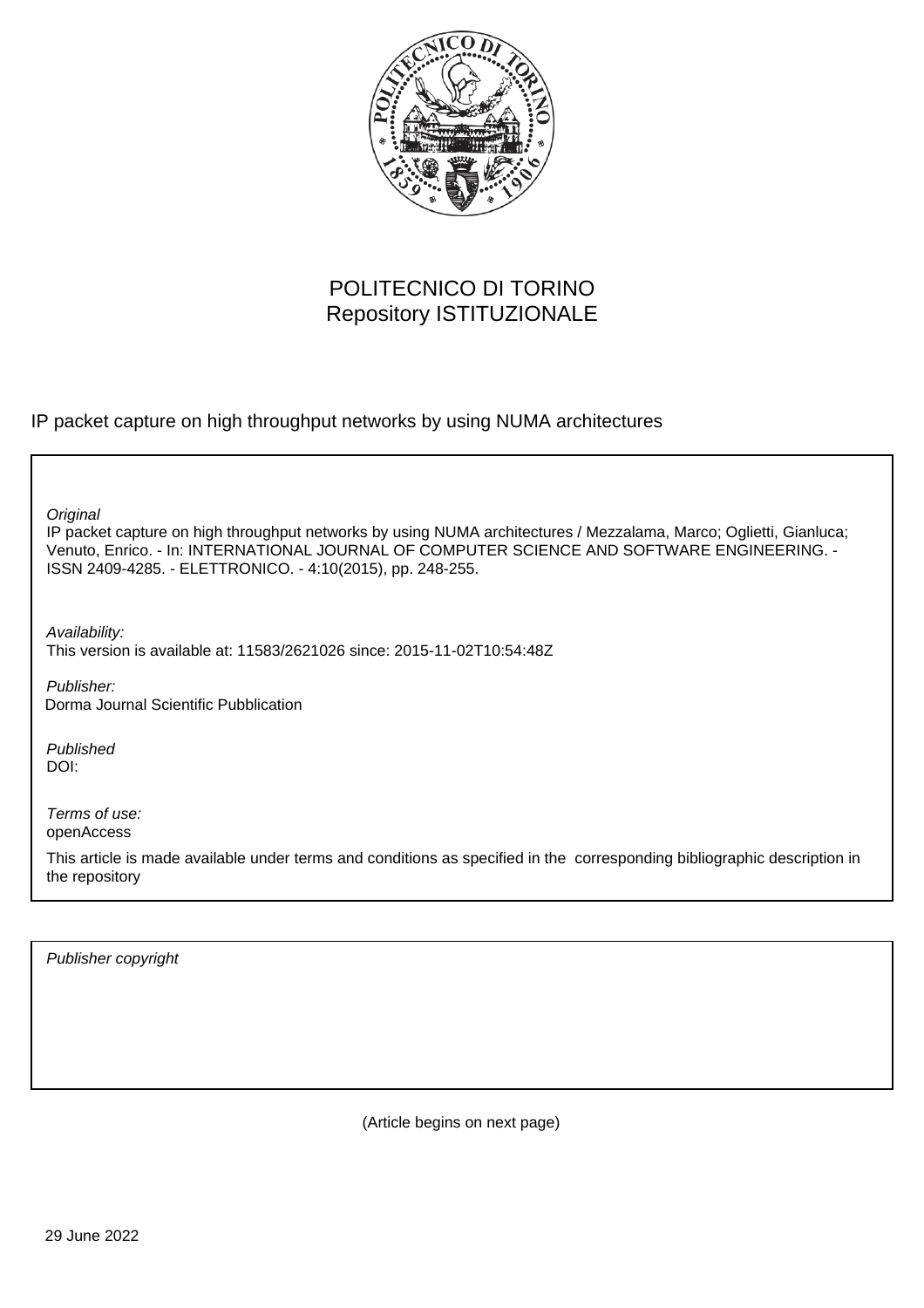# **IP Packet Capture on High Throughput Networks by Using NUMA Architectures**

**Marco Mezzalama<sup>1</sup> , Gianluca Oglietti<sup>2</sup> and Enrico Venuto<sup>3</sup>**

<sup>1, 2, 3</sup> Politecnico di Torino – DAUIN, Corso Duca degli Abruzzi, 24 - 10129 Torino (TO)

<sup>1</sup> marco.mezzalama@polito.i<sup>1</sup>, <sup>2</sup>gianluca.oglietti@polito.it, <sup>3</sup>enrico.venuto@polito.it

#### **ABSTRACT**

Capture packets from IP networks is a commonly used technique in many IT fields for monitoring and analysis the IP traffic flows exchanged over computer networks. The new infrastructures for high throughput networks, however, have made this important technique more and more complex to carry out (also in small or medium sized local networks) even if using the newest multi-core systems developed today. This paper therefore shows some limits of a recent packet capture system, implemented by using a NUMA architecture, and suggests a possible solution that could be adopted to obtain a full functional IP packet capture system on high throughput networks.

Keywords: *Packet Capture, Networks, High Throughput, Security, NUMA Architecture, Multi-core.*

## **1. INTRODUCTION**

Capture packets from IP networks is a commonly used technique in many IT fields for monitoring and analysis the IP traffic flows exchanged over computer networks. It has always been considered of great importance, for instance, in support of computer networks security, due to its role in the identification of anomalous behaviors that could be associated with viruses, hacking, spam or computer fraud. The new infrastructures for high throughput networks, however, have made this important technique more and more complex to carry out (also in small or medium sized local networks) even if using the newest multi-core systems developed today. In the last years, in fact, there has been a substantial increase in the capacity of communication channels used in the LAN/WAN networks to provide users with access to new services made available on Internet: in the local area networks (LAN) the 100 Mbps copper cables have been replaced, in a first time, by 1Gbps copper cable and now by 10 Gpbs optical fibers while in the metropolitan/wide area network (MAN/WAN) it is common to find point-to-point optical fiber connections with throughput of 1 Tbps or, in laboratory, of 255 Tbps [1]. The implementation of these high capacity network infrastructures has made the real time IP packets capture process more and more complex showing some limits of the currently used acquisition systems.

The following paragraphs show, by making some simple tests, how the number of lost packets increases significantly fast even when using multi-core systems and a modern networks card only in a 1Gbps local area network. This paper therefore shows some limits of a recent packet capture system, implemented by using a NUMA architecture, and a possible solution will then be proposed.

All tests were performed using a NUMA architecture based on Intel hardware but the results can also be extended to other families of CPUs.

## **2. BACKGROUND OF NEW HARDWARE TECHNOLOGIES**

Modern computers and new network adapters are based on advanced technologies that need to be known in order to assemble a new system to capture and to monitor the IP traffic in high throughput networks.

#### 2.1. Multi-Core Systems: The NUMA Architecture

The latest generation of servers are characterized by a hardware architecture developed with the purpose to insert in the same motherboard a high number of processing units, called cores, also distributed over more than one processor. One of the multi core architectures mostly used today is NUMA (Non Uniform Memory Access).

The most important feature of the NUMA architecture is that each multi-core processor is directly connected to only a part of the whole system memory. The group formed by a multi-core processor and the system memory directly connected to it is called NUMA node.

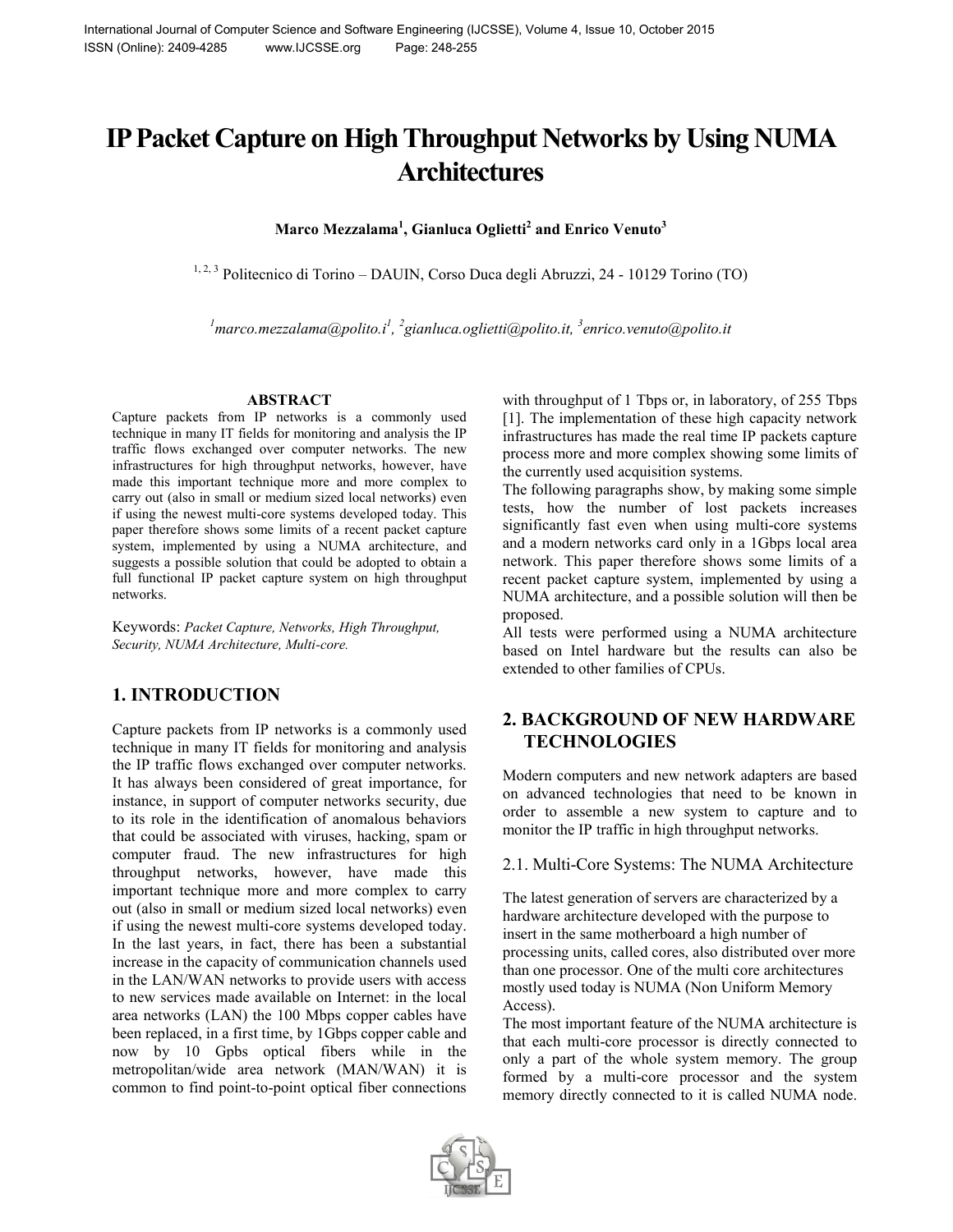The opportunity to use, in the same system, two or more NUMA nodes allows to considerably increase the computing capacity: each multi-core processor in fact is able to access, at the same time and independently, the portion of memory directly connected to it. By using this kind of architecture it is possible to achieve another performance gain thanks to the minimization of the number of the processor cache memory's access failures as well as the minimization of the overall number of system memory accesses. However, in general, it is possible to achieve these performance gains only by scheduling the processes on the cores of the NUMA nodes where the processed data are located. The optimal process scheduling on a NUMA system, however, is very complex [2] because it strongly depends on how the processes use the system memory and how many processes are executed on the same NUMA node [3].



*Fig. 1. Block diagram of a generic NUMA architecture*

Fig.1 shows a general block diagram of a NUMA architecture. It is composed by two nodes interconnected to the system peripherals by two I/O Controller Hub (ICH or I/O Hub) or Platform Controller Hub (PCH) depending on the server type. Each node results directly connected to the others through a dedicated bus (in the Intel architecture this bus is called "Quick-Path Interconnect" or QPI) and to only one of the two I/O Hub (again with a QPI bus) or PC Hub (with a DMI connection). Each node, furthermore, is also directly connected to only one PCIe 3.0 bus (if available).

It is clear that this kind of architecture is not symmetric: without modifying the interconnections between peripherals and the Controller Hub or between peripherals and the PCIe 3.0 bus the system performance may change according to the node selected to execute the programs code. Usually we can reach the best performances by assigning all the processes that need to use a particular peripheral to the node where that particular peripheral is connected and, obviously, using a number of processes smaller or equal to the number of cores made available by that node.

#### 2.2 The Evolution of the Network Adapters

Innovative technologies have been also introduced in network cards in the last years in order to maximize the exploitation of the faster and faster available network links. One of the first such technologies aimed at reducing the number of operations executed by the system CPU (TCP Offload Engine technologies [4][5]) and at reducing of the number of interrupts sent to it (Interrupt Moderation technology [6]). These technologies, however, have become insufficient due to the increase of the network throughput.

Last generation network cards (such as those realized with the Intel controller 82599), are based on technological solutions allowing to optimize the memory read and write operations (Direct Cache Access technology [7]) and, with the introduction of multiple receive and transmit queues, to use all the available cores of the modern system CPU: Extended Messaged Signaled Interrupt (or MSI-X, that gives the possibility to assign the interrupts generated by a particular queue always to the same core using the SMP affinity [8][9]) and Receive Side Scaling (or RSS, that, in hardware, allows the network controller to share all the captured packets over all enabled queues). These last two technologies are particularly important for the purposes of this paper.

## **3. THE PACKET CAPTURE SYSTEM: HARDWARE, SOFTWARE AND FOUR DIFFERENT CONFIGURATIONS**

The following paragraphs show information about the hardware architecture and the different software configurations used during the tests of network traffic capturing.

#### 3.1 Hardware

The server used during the four different packet capture tests was built around the Supermicro X9DAX-7F motherboard, whose internal structure is shown in Fig. 2. It is based on a NUMA architecture with two nodes connected between them by two QPI busses. The motherboard provides six external PCIe bus version 3.0 (on X16 and X8 slots) and an integrated network card based on the Intel i350 controller (10/100/1000 Gbit/s). Each node is equipped with 16GB of RAM and a CPU Intel Xeon E5-2670  $\omega$  2.60GHz (16 cores in total: 8+8HT)

To perform all the four tests a 10 Gbit/s Intel network card, based on the 82599ES controller, has been connected at the motherboard by using an available PCIe 3.0 slot

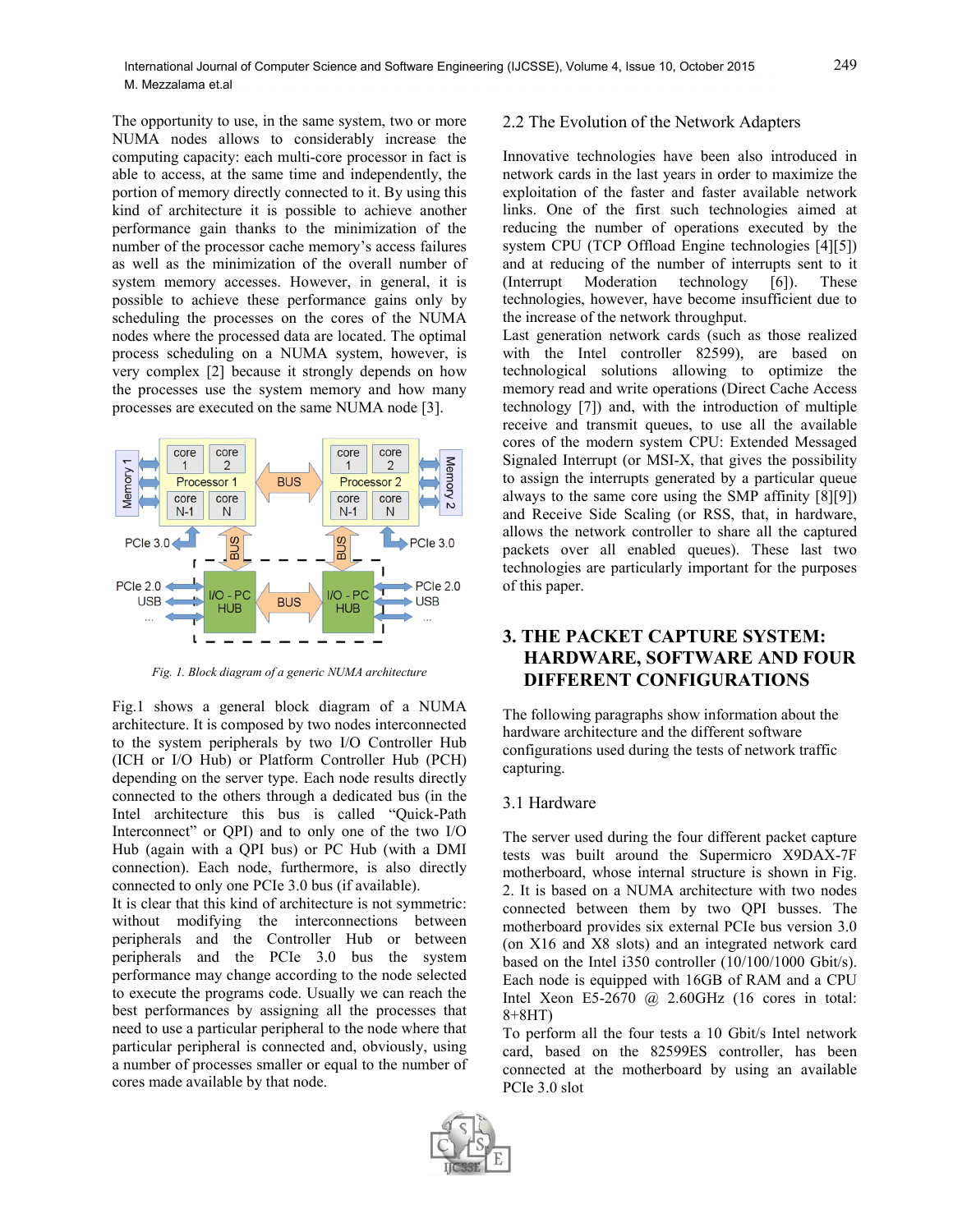The motherboard chosen is capable of supporting all the hardware technologies available on the network card.



*Fig. 2. Internal structure of the motherboard used for the tests*

### 3.2 Software

The server we used ran the GNU/Linux Ubuntu 14.04.3 LTS (64 bits) operative system with a kernel updated to the 3.19 version. The 10 Gbit/s network card was configured using the ixgbe driver updated to the 3.7.21- NAPI version (the latest version with the "Node" parameter that allow to manually choose which memory will be allocated).

#### 3.3 Network drivers configuration

The proper configuration of the ixgbe driver require some specific information about the system that is possible to retrieve by using some Linux commands or by checking the content of some particular kernel files.

Using the numactl command it was possible to know details about the NUMA architecture: the number of nodes, the size of the installed memory and the subdivision of the cores among the nodes. After that it was possible to identify the network interfaces and, extracting the PCI ID with the lspci command, to verify to which node they were interconnected to, checking the appropriate /sys/bus/pci/devices/PCI\_ID/local\_cpulist files. The analysis of the obtained results indicates that the multi-core system has four 10Gbit/s network interfaces directly connected to node 0 (core 0, 1, 2, 3, 4, 5, 6, 7, 16, 17, 18, 19, 20, 21, 22, and 23).

## 3.4 The Packets Capture Tests

All the tests were performed sending blocks of 50.000.000 IP packets to the packets capture system at different throughput: 1, 2, 3, 4, 5, 6, 7, 8, 9 and 10

Gbit/s. For each of these throughput values seven packets streams of different size were sent as recommended by RFC 2544 [10]: 64, 128, 256, 512, 1024, 1280 e 1518 bytes. During the packets capture tests the used software had only to count the number of received packets for each different stream. All tests were performed three times and the table Tab. 1 contains the average of these repetitions.

In order to identify possible problems in a NUMA architecture, while capturing IP packets from a high throughput LAN, we have analyzed the results of four different tests described in the following paragraphs.

#### 3.4.1 First Test: Best Use of All the Available Technologies

The aim of this first test was to capture IP traffic using a specific ixgbe driver configuration to make the best use of all the available technologies. For this reason 16 queues have been initialized for each network interface (a queue for each available core in a node), while the driver has been configured in order to use the memory provided by node 0, that had the network card directly connected. Linux identified the network interfaces with the names eth2, eth3, eth4 and eth5 but in all the tests has been only used the eth2 interface. The list of all the performed operations is the following:

1) System preconfiguration: before changing the interrupts allocation (SMP affinity) the irqbalance daemon must be disabled (it is used to dynamically redistribute all the interrupts generated from the peripherals among all available cores in order to optimize the performance). The ixgbe driver must also be removed from the system memory before it can be reconfigured.

> $~\rightarrow~$  killall irqbalance  $~\sim$ # rmmod ixgbe

2) Loading of the ixgbe module into memory: the ixgbe module must be configured to use only the memory located into node 0 (Node=0,0,0,0) and to initialize 16 receive queues on each interface  $(RSS=16,16,16,16)$ .

> $~\sim$ # insmod /PATH/ixgbe.ko Node=0,0,0,0 RSS=16,16,16,16

3) Network interface configuration: to properly capture the IP traffic from an interface it is advisable to disable the autonegotiation of the transmission parameters, (manually configuring at least the desired speed, in this case 10 Gbit/s, must be performed) to disable the flow control of

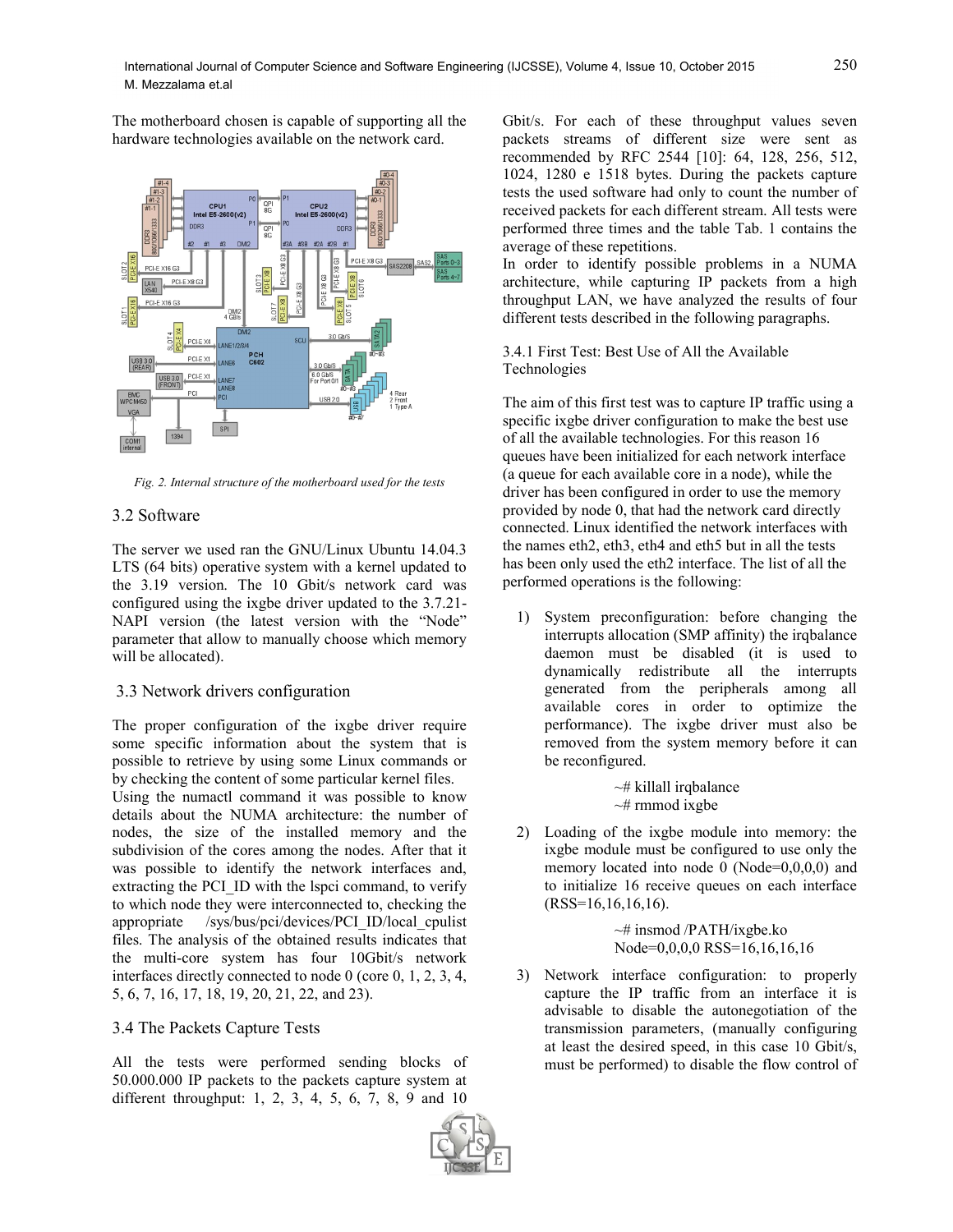the Ethernet protocol and maximize the size of the receive (rx) ring buffers.

- $\sim$ # ethtool -A eth2 autoneg off rx off tx off  $\sim$ # ethtool -s eth2 speed 10000  $\sim$ # ifconfig eth2 up  $~\sim$ # ethtool -G eth2 rx 8192
- 4) Assignment of the interrupts generated by the queues to their core on Node 0: in order to assign the interrupts generated by queues at the cores of Node 0 it is enough to extract their identifier (IRQ\_ID) from the /proc/interrupt file and to opportunely modify the /proc/irq/IRQ\_ID/smp\_affinity files.

The software used to count the number of the captured IP packets was tshark:

 $~\sim$ # tshark -qi eth2

3.4.2 Second Test: Non Optimal Mode

The aim of this second test was to capture IP traffic configuring the ixgbe driver in a non optimal mode. To do this, the driver has been configured in order to use node 1, which had no network card directly connected. To make a comparison with the data obtained in the previous test, also in this case, 16 receive queues have been reinitialized. Here is the list of all the performed operations:

- 1) System preconfiguration (as in the first test).
- 2) Loading of the ixgbe module into memory:

 $\sim$ # insmod /PATH/ixgbe.ko Node=1,1,1,1 RSS=16,16,16,16

- 3) Network interface configuration (as in the first test).
- 4) Assignment of the interrupts of the queues to the cores on Node 1.

The software used to count the number of the captured IP packets was tshark.

3.4.3 Third Test: Use of a Single Queue with Cache Optimization

The aim of this third test was to verify the effects of using a single queue within the network interface  $(RSS=1,1,1,1)$ . The only generated interrupt has been assigned to a core of node 0 (core number 2) and, to

optimize the cache use, the capture program has been scheduled on the same core. The performed operations in this case are:

- 1) System preconfiguration (as in the first test).
- 2) Loading of the ixgbe module into memory:  $\sim$ # insmod /PATH/ixgbe.ko Node=0,0,0,0 RSS=1,1,1,1
- 3) Network interface configuration (as in the first test).
- 4) Assignment of the interrupt of the only queue to the core 2 of Node 0.

The software used to count the number of the captured IP packets was tshark. However, to make sure that the scheduler runs the tshark command on the core2 of node 0, the following taskset commands must be used:

> ~# taskset -pc 2 PID\_TSHARK ~# taskset -pc 2 PID\_TSHARK\_CHILD

Where PID\_TSHARK is the PID of the tshark process while PID\_TSHARK\_CHILD is the pid of the child process (dumpcap).

3.4.4 Fourth Test: Use of a Single Queue without Cache Optimization

The aim of this fourth test was to verify the effects of the lack of processor cache optimization guarantee. In this case the IP packets capture software has been scheduled on a core of node 0 (core 3) different from the one used to manage the interrupts generated by the only enabled queue on the interface  $(RSS=1,1,1,1)$ . The list of all the performed operations is:

- 1) System preconfiguration (as in the first test).
- 2) Loading of the ixgbe module into memory:

 $~\rightarrow~$  insmod /PATH/ixgbe.ko Node=0,0,0,0 RSS=1,1,1,1

- 3) Network interface configuration (as in the first test).
- 4) Assignment of the interrupt of the only queue to the core 2 of Node 0.

The softwares used to count the number of the captured IP packets were tshark and taskset:

> $~\sim$ # taskset -pc 3 PID\_TSHARK ~# taskset -pc 3 PID\_TSHARK\_CHILD

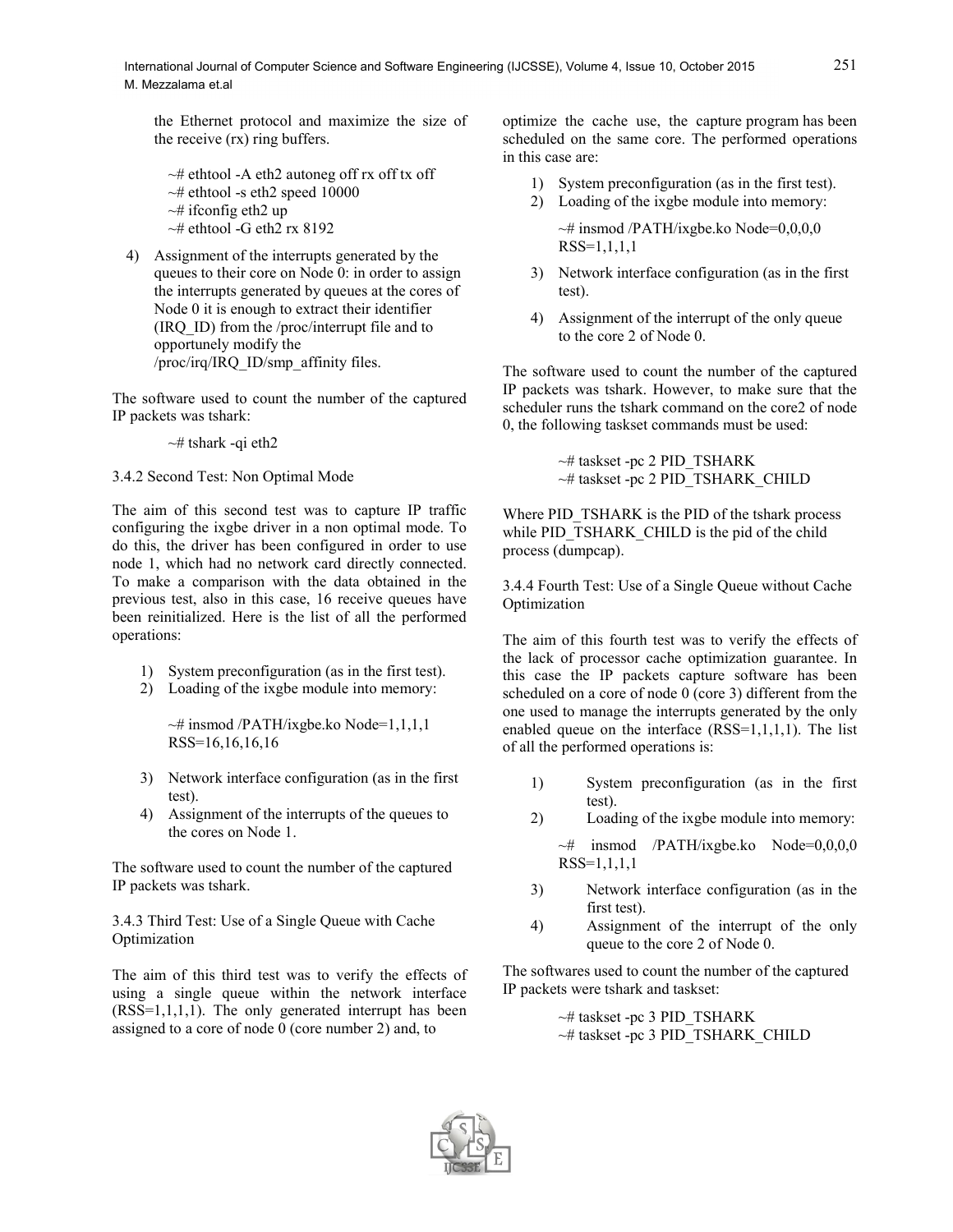#### 3.5 Results Obtained During the Four Tests

The data obtained in these first 4 tests, shown in Tab. 1, are quite discouraging: even at a relatively low throughput (1 Gbit/s), in fact, we have never been able to capture more than 81.3% of the transmitted packets. On average, then, during all these tests, the capture system has never been able to capture more than the 35% of the transmitted packets: 15.0% in the first test, 14.7% in the second, 8.6% in the third and 34.5% in the fourth.

#### 3.5.1 The Results of the First Test

Setting the network card driver to initialized 8 received queues has not proved to be an optimal choice because the network stack of Linux is not able to manage them properly. As can be seen from the data reported in Tab. 1, this test has obtained the worst results with small packets (64, 128 e 256 byte), that is when the number of packets captured by the network card per time unit was maximum. The operative system, in fact, in these conditions, was not able to capture the IP traffic because the network stack had to use almost all the available resources to bring together the IP packets coming from the various queues and deliver them to the user-level program using the only software interface available, eth2. (See Fig. 3).



*Fig. 3. Single output interface of the Linux network stack*

#### 3.5.2 The Results of the Second Test

The results obtained during the second test allow to evaluate whether it is really necessary to configure the ixgbe driver in order to use the resources of the correct node (the node on which the network adapter is directly connected). By observing the collected data we obtain

that, on average, 0.3% of packets less than in the previous test were captured (15.0%, however, against a discomforting 14.7% of the first test). So, in a first approximation, it would seem that using the correct node is not essential. It is necessary, however, to emphasize the fact that during these tests the user-level process (tshark) was limited to count the captured packets. Then, during these tests, the QPI bus resulted to be used only marginally because no more resource consuming processes were running on the system. In light of these considerations, and given the obtained results (0.3% of degradation), in a real case the configuration of the ixgbe driver in order to properly use the NUMA architecture used is mandatory.

#### 3.5.3 The Results of the Third Test

The results obtained during the third test are absolutely the worst. These results are due to the fact that the capture program has been scheduled to be executed on the same core used to handle the interrupts generated by the queue. If on the one hand this configuration optimizes the utilization of the cache inside the core, on the other hand it completely uses up the resources of the core. The only core used in the test, in fact, had not sufficient computing resources to run both the code of the user-level program and all the necessary operations required to capture packets from the network card. Many of the packets, in this case, were removed directly from the Packet Throttling [11] inside the network card driver.

#### 3.5.4 The Results of the Fourth Test

The results obtained during the fourth test are clearly the best because, compared to the third test, it used two different cores: one for the management of the interrupts coming from the card and one for the execution of the user-level program. This configuration, though it does not guarantee to optimize the use of the cache, allows to have a greater amount of computing resources and also a smaller number of context switches on both of the used cores. The choice to use two cores belonging to the same node guarantees, if not the optimization of the first-level cache, to limit the number of errors of cache miss. Compared to the first test, then, the choice to disable RSS technology allowed the system to avoid wasting resources to reassemble, to the single ethN interface, packets from different queues.

During this test however the system has captured an average of only 34.5% of the packets sent: a result that is not enough to monitor (for security purposes) high throughput networks.

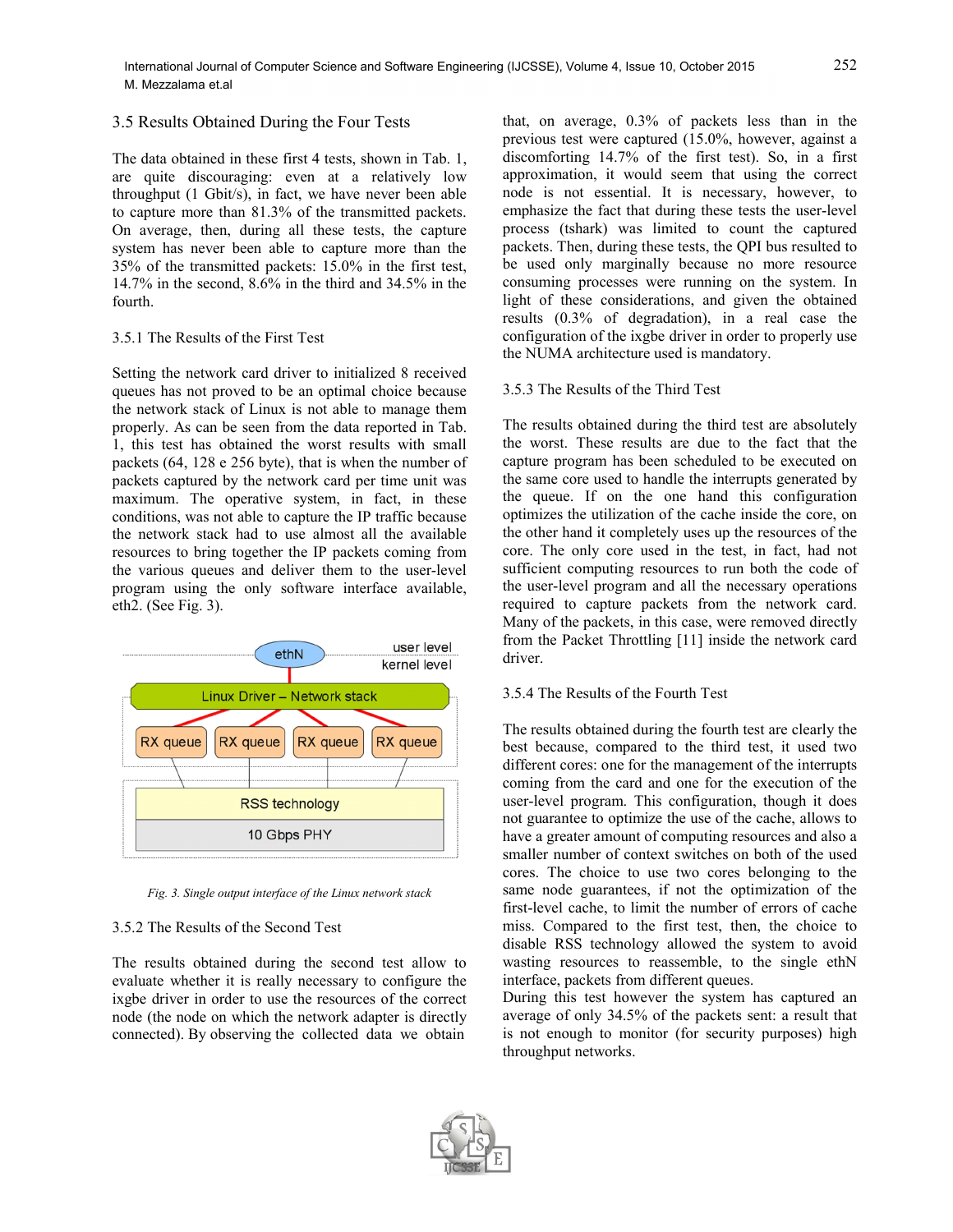## **4. A POSSIBLE SOLUTION TO REALIZE A PACKETS CAPTURE SYSTEM FOR HIGH THROUGHPUT NETWORKS**

The poor obtained results previously described are due to the fact that the standard drivers, the NAPI interface and the network stack of the Linux kernel have been implemented in order to be compatible with almost all of the network adapters on the market and in the most varied application areas. This choice makes this software layer not optimized to be used to capture IP packets in the presence of high throughput. In order to capture this kind of network traffic some new software layers optimized for this purpose must be developed.

A solution that has been proposed to overcome this problem is the definition of a packet processing framework, called PF\_RING ZC (Zero Copy) [12]. This framework is composed by a socket, called PF\_RING [13][14], used to optimize the management of IP packets within the operating system and a set of drivers, called ZC driver, in order to optimize the phase of packets transfer between the hardware layer and the software. To make these technologies accessible to the developers of user level programs specific software API (Application Programming Interface), have been made available. These libraries, among other things, allow the user code to perform many operations on the just acquired IP packets using the zero-copy technology [15] which avoids making copies of data in memory wasting valuable CPU computing resources [16].

In the following paragraphs we show the results of further tests performed to evaluate the actual improvements resulting from the use of PF\_RING ZC framework in a packets capture system.

## 4.1 The Configuration of the New Software Environment

In order to make a comparison with the results already obtained in the previous tests, no hardware or software changes have been made at the capture system previously described. The only changes concern the driver used to configure the 10 Gbit/s network adapter, ixgbe-ZC driver updated to version 3.22.3 (very close to the NAPI version), and the use of the new PF\_RING socket updated to version 6.1.1.

The system configuration is almost identical to the one used in previous tests because no significant change is needed to initialize the socket PF\_RING and to load the ZC driver. The PF\_RING socket is loaded on the system as a standard kernel module (the kernel does not need to be patched and recompiled) while the ixgbe-ZC driver behaves apparently as the standard ixgbe driver. The only difference between the two drivers is the name assigned to the network interfaces: all operations are

performed by using the zero-copy technology by changing the suffix "eth" in "zc:eth".

In order to use the new features provided by this new layer it is necessary, however, to recompile the user level software by replacing the standard libpcap libraries with libpcap-PF\_RING provided by the framework developers.

The execution of the tests is identical to that used previously.

## 4.2 Fifth Test: Use of a New Packet Capture Framework

The aim of this test was to capture the IP traffic configuring the new software layer in an optimal way using the least possible amount of hardware resources. For this reason each interface has been initialized with the largest possible number of slots available in the receive circular queue (through ethtool command) while the driver has been configured to use the cache memory made available on core 2 of node 0, directly connected to the card, and a single receive queue. The PF\_RING socket, instead, does not need any kind of configuration. Linux identified the network interfaces with the names zc:eth2, zc:eth3, zc:eth4 and zc:eth5 but, in this test, only the zc:eth2 interface has been used. Here is the list of all the performed operations:

- 1) System preconfiguration (as in the first test).
- 2) Loading of the PF\_RING module into memory (no particular configuration is required):

~# insmod /PATH/pf\_ring.ko

3) Loading of the ixgbe-ZC module into memory: the ixgbe-ZC module must be configured in order to use, only for the zc:eth2 interface, the memory located on core 2 of node 0 (numa cpu affinity= $2,0,0,0$ ) and to initialize one receive queue on each interface  $(RSS=1,1,1,1).$ 

~# insmod /PATH/ixgbe.ko numa cpu affinity= $2,0,0,0$  RSS= $1,1,1,1$ 

4) Network interface configuration: the configuration is almost identical to that used in the first test.

 $\sim$ # ethtool -A eth2 autoneg off rx off tx off  $~\sim$ # ethtool -s eth2 speed 10000  $\sim$ # ifconfig eth2 up  $~\sim$ # ethtool -G eth2 rx 32768

5) Assignment of the interrupt of the only queue to core 2 of Node 0.

The software used to count the number of the captured packets was pfcount, a program provided with the

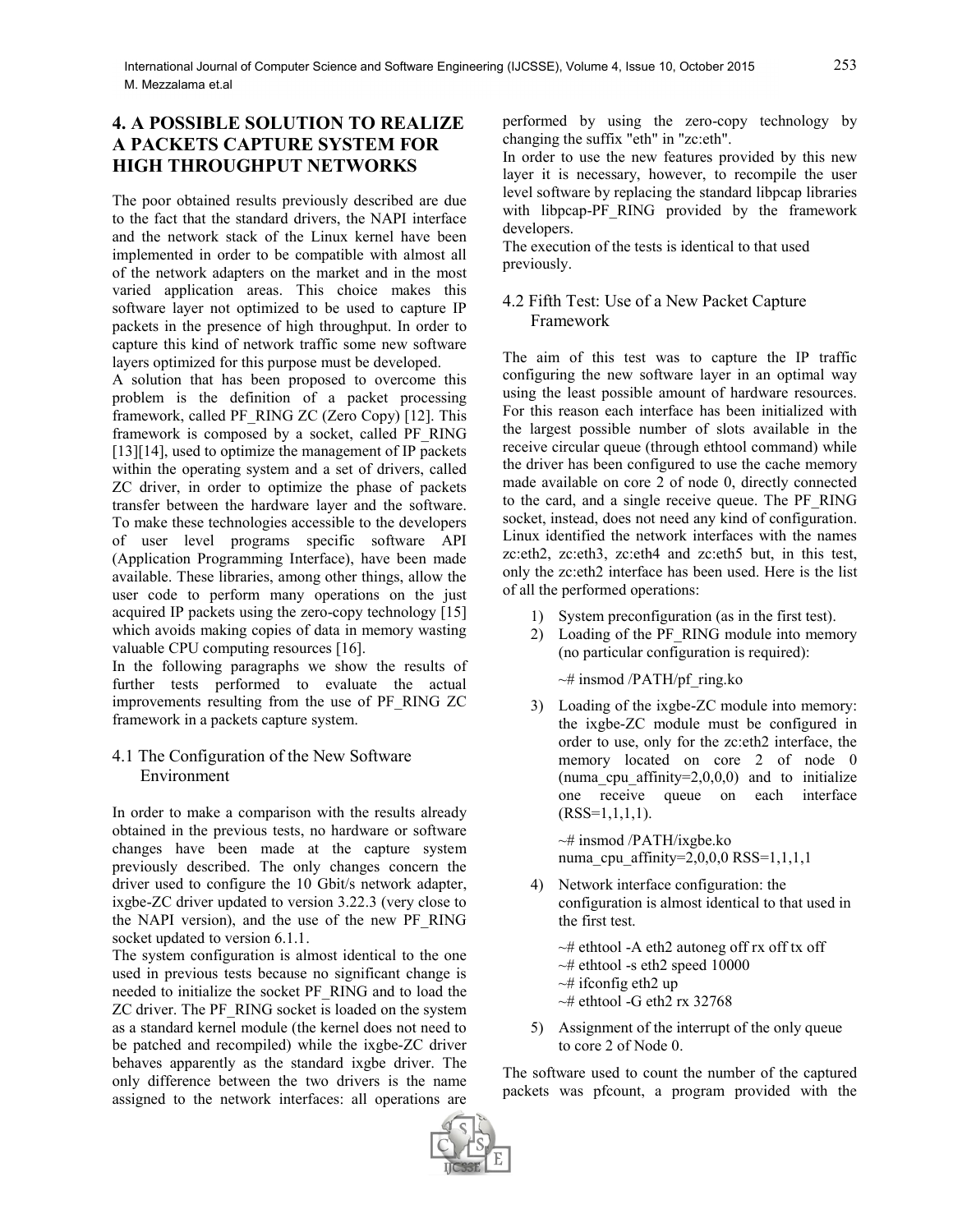PF\_RING socket source code. This software has been configured to run by the scheduler on core 2 (-g2 parameter) and to use the "active packet wait" function (-a parameter). By activating this function, instead of using polling to check if there are IP packets into the receive buffer, pfcount will check the contents of the buffer as soon as it has finished processing the previously captured packet.

#### ~# pfcount -i zc:eth2 -g2 -a

## 4.3 The Results of the Fifth Test

The data obtained from this test, as can be seen in Tab. 1, are the best of all: the capture system, in fact, has been able to acquire and count all packets sent to all throughput, from 1 Gbit/s to 10 Gbit/s.

It should be also noted that the optimizations made with the introduction of PF\_RING ZC\_framework have permitted to use a single core both to manage the

interrupts from the card and to execute the simple userlevel software. This configuration, as seen during the third and the fourth tests, is not optimal because the use of more complex packets processing software could lead to a sudden decrease of the efficiency of the capture system. If we compare, however, the data obtained during this test with those obtained during the third test (identical configuration but standard driver) it is possible to see how the framework is effectively optimized and represent a possible solution for the realization of an IP packet capture systems in high throughput networks.

## **5. THE RESULTS OBTAINED DURING THE FIVE TESTS**

The results obtained during these five tests are included in the following (Tab. 1) table:

| Sent packets            | Captured packets (%) |           |                  |                |                | Sent packets             | Captured packets (%) |                  |                  |                |                |
|-------------------------|----------------------|-----------|------------------|----------------|----------------|--------------------------|----------------------|------------------|------------------|----------------|----------------|
| (byte $\omega$ Gbit/s)  | $1^\circ$ test       | $2°$ test | 3° test          | $4^\circ$ test | $5^\circ$ test | (byte @ Gbit/s)          | $1^\circ$ test       | $2^{\circ}$ test | $3^\circ$ test   | $4^\circ$ test | $5^\circ$ test |
| 64 @ 1                  | 17,3                 | 17,2      | 1,2              | 65,7           | 100            | 64 @ 6                   | 2,1                  | 2,1              | $\overline{0}$   | 21,1           | 100            |
| 128 @ 1                 | 14,1                 | 13,7      | 12,7             | 81,3           | 100            | 128 @ 6                  | 2,7                  | 2,3              | $\boldsymbol{0}$ | 22,4           | 100            |
| 256 @ 1                 | 15,8                 | 15,7      | 12,8             | 74,1           | 100            | 256 @ 6                  | 12,5                 | 11,7             | $\boldsymbol{0}$ | 26,8           | 100            |
| 512 $@1$                | 24,1                 | 24,1      | 13,1             | 68.8           | 100            | $512 \; (a) 6$           | 17.3                 | 17,4             | 2,4              | 25,9           | 100            |
| 1024 @ 1                | 31,8                 | 31,3      | 21,3             | 65,6           | 100            | 1024 @ 6                 | 17,4                 | 17,2             | 14,1             | 24,3           | 100            |
| $1280 \ (a) 1$          | 35,0                 | 34,8      | 25,0             | 69,1           | 100            | 1280 $@6$                | 17,5                 | 17,4             | 14,6             | 23,0           | 100            |
| 1518 @ 1                | 42,4                 | 41,1      | 26,4             | 70,2           | 100            | 1518 $@6$                | 17,4                 | 17,5             | 15,2             | 23,6           | 100            |
| $64$ (a) 2              | 14,3                 | 14,1      | $\mathbf{0}$     | 48,4           | 100            | 64 @ 7                   | 2,2                  | 2,0              | $\mathbf{0}$     | 16.9           | 100            |
| $128 \; (a) 2$          | 26,6                 | 26,7      | 0,5              | 62,9           | 100            | $128 \; (a) 7$           | 2,3                  | 1.9              | $\mathbf{0}$     | 19,5           | 100            |
| 256 @ 2                 | 15,3                 | 14,7      | 11,9             | 58,7           | 100            | 256 @ 7                  | 9,8                  | 9,5              | $\boldsymbol{0}$ | 22,1           | 100            |
| 512 $(a)$ 2             | 24,1                 | 23,2      | 12,3             | 52,9           | 100            | 512 $(a)$ 7              | 15,2                 | 14,7             | 4,3              | 23,7           | 100            |
| $1024 \; (\hat{a}) 2$   | 31,2                 | 30,5      | 17,3             | 55,6           | 100            | $1024 \; (\n@) 7$        | 16.5                 | 16,5             | 14,5             | 23,5           | 100            |
| $1280 \ (a) 2$          | 33,4                 | 33,1      | 22,2             | 55,8           | 100            | 1280 $@7$                | 16,2                 | 15,8             | 16,4             | 22,9           | 100            |
| 1518 $@2$               | 36,1                 | 35,8      | 30,2             | 56,3           | 100            | 1518 $@7$                | 16,6                 | 16,4             | 16,0             | 22,2           | 100            |
| 64 @ 3                  | 4,1                  | 3,7       | $\mathbf{0}$     | 37,2           | 100            | 64 @ 8                   | 1,9                  | 2,1              | $\mathbf{0}$     | 13.8           | 100            |
| 128 @ 3                 | 15,1                 | 14,6      | $\overline{0}$   | 57,2           | 100            | 128 @ 8                  | 2,1                  | 2,0              | $\boldsymbol{0}$ | 17,4           | 100            |
| $256 \; (a) 3$          | 27,7                 | 27,5      | 1.4              | 57,5           | 100            | 256 @ 8                  | 7,9                  | 8,1              | $\mathbf{0}$     | 19.9           | 100            |
| 512 $@3$                | 25,2                 | 25,3      | 11,8             | 51,3           | 100            | 512 $(a)$ 8              | 13,7                 | 13.3             | 0,8              | 19.7           | 100            |
| $1024 \; (\hat{a})\; 3$ | 24,3                 | 23,9      | 16,1             | 52,9           | 100            | $1024 \; (\hat{a})\; 8$  | 13,1                 | 12,7             | 9.5              | 21,0           | 100            |
| $1280 \ (a) 3$          | 24,1                 | 23,7      | 24,7             | 51,7           | 100            | $1280 \ (a) 8$           | 13,6                 | 12,9             | 13,3             | 20,3           | 100            |
| 1518 $(a)$ 3            | 25,9                 | 25,2      | 25,3             | 52,6           | 100            | 1518 $@8$                | 13,6                 | 13,1             | 13,5             | 20,6           | 100            |
| 64 @ 4                  | 2,6                  | 2,1       | $\mathbf{0}$     | 31,8           | 100            | 64 @ 9                   | 1,5                  | 1,3              | $\mathbf{0}$     | 11,8           | 100            |
| 128 @ 4                 | 10,5                 | 9,8       | $\mathbf{0}$     | 38,3           | 100            | 128 @ 9                  | 1,6                  | 1,6              | $\boldsymbol{0}$ | 14,2           | 100            |
| 256 @ 4                 | 22,8                 | 22,1      | 0.7              | 41,6           | 100            | 256 @.9                  | 4,4                  | 3,9              | $\mathbf{0}$     | 17,1           | 100            |
| 512 $@4$                | 21,7                 | 21,5      | 12,9             | 42,4           | 100            | $512 \; (a) 9$           | 11,9                 | 11.2             | $\mathbf{0}$     | 19.3           | 100            |
| 1024 @ A                | 19,4                 | 19,3      | 18,5             | 44,2           | 100            | 1024 @.9                 | 11,5                 | 12,1             | 8,8              | 19,1           | 100            |
| $1280 \; (\hat{a})$ 4   | 18,8                 | 18,4      | 18,0             | 43,0           | 100            | 1280 @ $9$               | 11,2                 | 10.7             | 11,2             | 18,8           | 100            |
| 1518 $@4$               | 18,4                 | 18,2      | 18,7             | 42,7           | 100            | 1518 $@9$                | 11,7                 | 10,9             | 10,8             | 18,2           | 100            |
| 64 @ 5                  | 2,3                  | 2,1       | $\boldsymbol{0}$ | 26,2           | 100            | 64 @ 10                  | 1,1                  | 0.9              | $\mathbf{0}$     | 9,7            | 100            |
| 128 @ 5                 | 8,6                  | 7.7       | $\mathbf{0}$     | 27,5           | 100            | 128 @ 10                 | 1,2                  | 0.9              | $\mathbf{0}$     | 11,6           | 100            |
| 256 @ 5                 | 16,0                 | 15,5      | 1,3              | 32,7           | 100            | 256 @ 10                 | 1,1                  | 0,7              | $\theta$         | 14,2           | 100            |
| $512 \; (a) 5$          | 18,3                 | 17,8      | 4,6              | 31,0           | 100            | 512 $@.10$               | 9.9                  | 9.7              | $\theta$         | 15,0           | 100            |
| $1024 \; (a) 5$         | 17,4                 | 17,1      | 17,5             | 33,2           | 100            | 1024 @ 10                | 10.3                 | 9.9              | 4.1              | 16,5           | 100            |
| 1280 $(a)$ 5            | 17,3                 | 17,3      | 17,0             | 33,9           | 100            | $1280 \; (\bar{a})\; 10$ | 9,7                  | 10,1             | 9.8              | 15,3           | 100            |
| 1518 $@$ 5              | 16,9                 | 17,1      | 17,4             | 31,6           | 100            | 1518 @ 10                | 10,1                 | 9,8              | 10.0             | 15,8           | 100            |

*Tab. 1 – Obtained results*